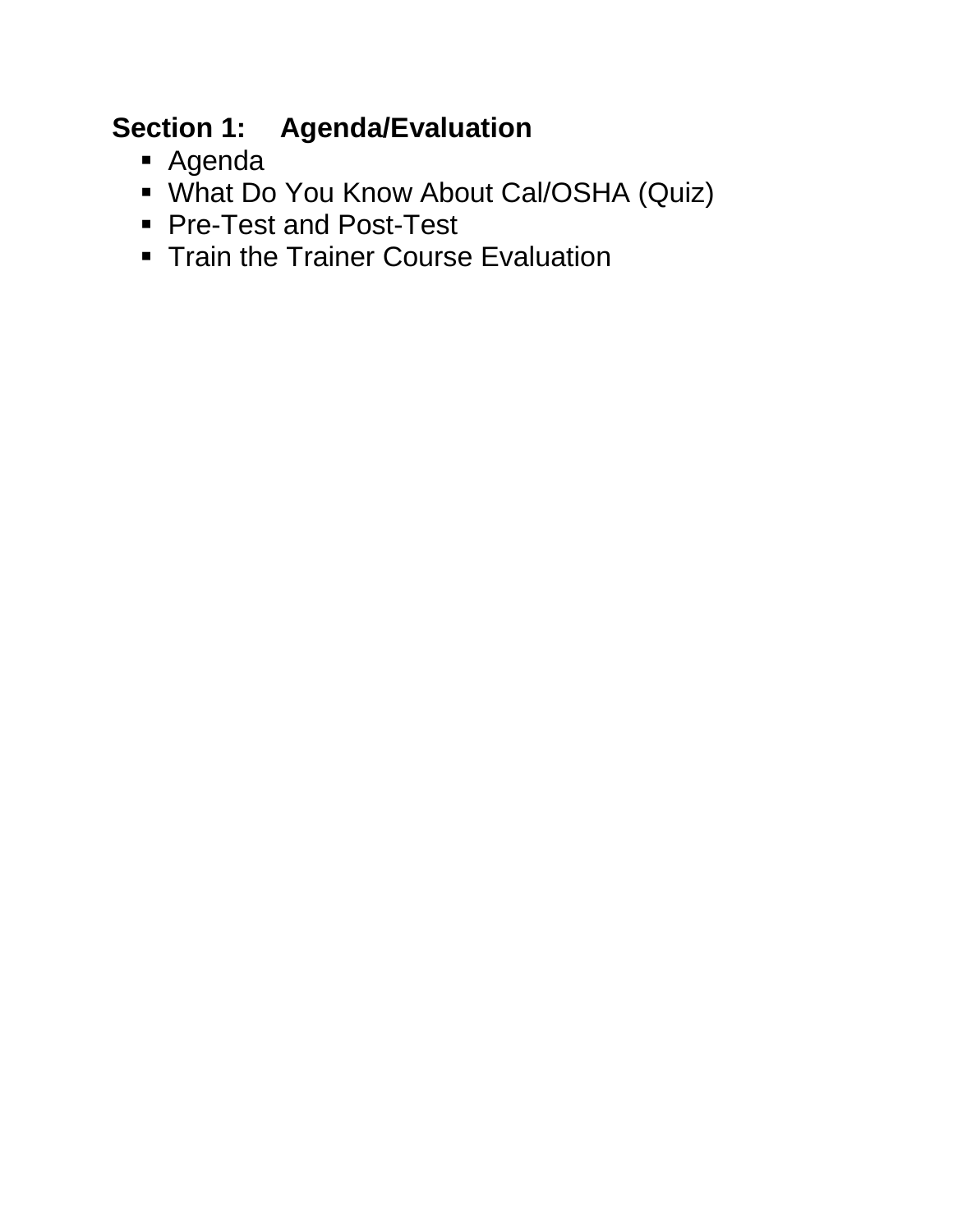**State Building & Construction Trades Council of CA Train-the-Trainer Course 2015** 

#### **Agenda**

| 8:00 - 8:30am   | <b>Introductions and Overview</b><br>Course overview<br>Pre-test<br>$\bullet$<br>Review course binder<br>Cal/OSHA Quiz<br>$\bullet$                       |
|-----------------|-----------------------------------------------------------------------------------------------------------------------------------------------------------|
| $8:30 - 10:00$  | <b>Construction Noise &amp; Hearing Loss Prevention Training</b><br>Model teaching the curriculum (1.5 hours)                                             |
| $10:00 - 10:15$ | <b>Break</b>                                                                                                                                              |
| $10:15 - 11:15$ | <b>Construction Noise &amp; Hearing Loss Prevention Training</b><br>(cont.)<br>Model teaching the curriculum (1 hour)<br>Post Test                        |
| $11:15 - 12:15$ | <b>OSHA Guest Speaker</b>                                                                                                                                 |
| 12:15 - 12:30   | <b>Assign and Prepare Teach Back Presentations</b><br>Assemble teams, select topics<br>Review objectives and guidelines                                   |
| $12:30 - 1:30$  | <b>Working Lunch</b> (work on teach back presentations)<br>Teams prepare a 15-minute teach back session on a<br>selected topic from the curriculum        |
| $1:30 - 3:30$   | <b>Student Teaching Presentations</b>                                                                                                                     |
| $3:30 - 4:00$   | <b>Evaluation, and SBCTC Paperwork</b><br>Review SBCTC course paperwork<br><b>TOT</b> evaluation<br><b>Course certificates</b><br>Next steps<br>$\bullet$ |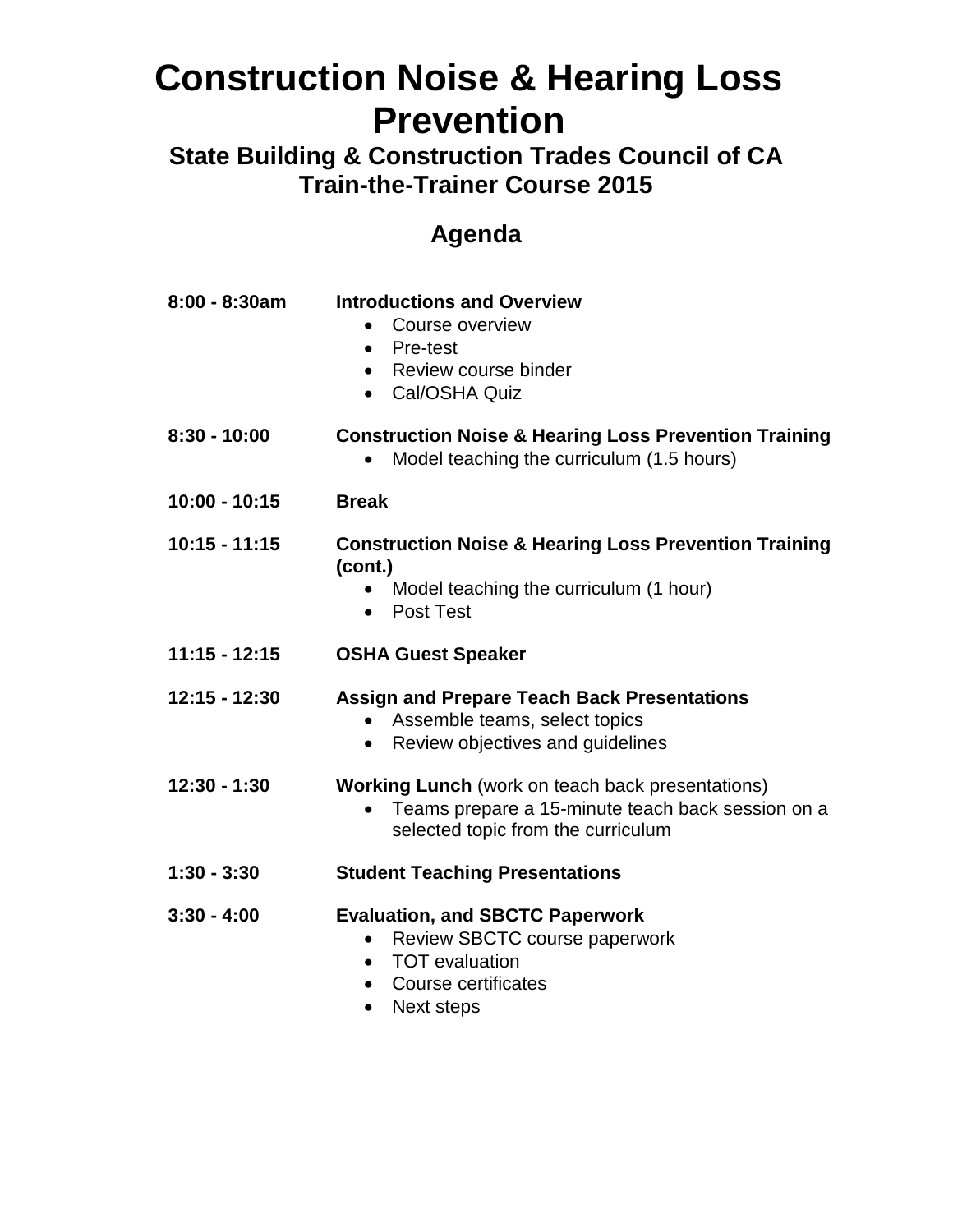# **What Do You Know About Cal/OSHA?**

| <b>True</b> | False |    |                                                                                                                                                    |
|-------------|-------|----|----------------------------------------------------------------------------------------------------------------------------------------------------|
|             |       | 1. | The employer, the workers, and the union are all legally<br>responsible for providing a safe and healthful workplace.                              |
|             |       | 2. | Only a worker directly affected by a hazardous situation may<br>file a complaint with Cal/OSHA.                                                    |
|             |       | 3. | You must be a U.S. citizen to file a complaint with<br>Cal/OSHA.                                                                                   |
|             |       | 4. | Employers will know when an inspector is coming and who<br>filed the complaint.                                                                    |
|             |       | 5. | During an inspection, Cal/OSHA inspectors must talk to<br>workers.                                                                                 |
|             |       | 6. | Workers in California may refuse to do work that poses a<br>substantial probability that death or serious physical harm<br>could result.           |
|             |       | 7. | It is illegal for a California employer to fire a worker because<br>he/she complains about unsafe or unhealthful working<br>conditions on the job. |
|             |       | 8. | If you suspect that something is hazardous in your workplace,<br>the best course of action is always to call Cal/OSHA right<br>away.               |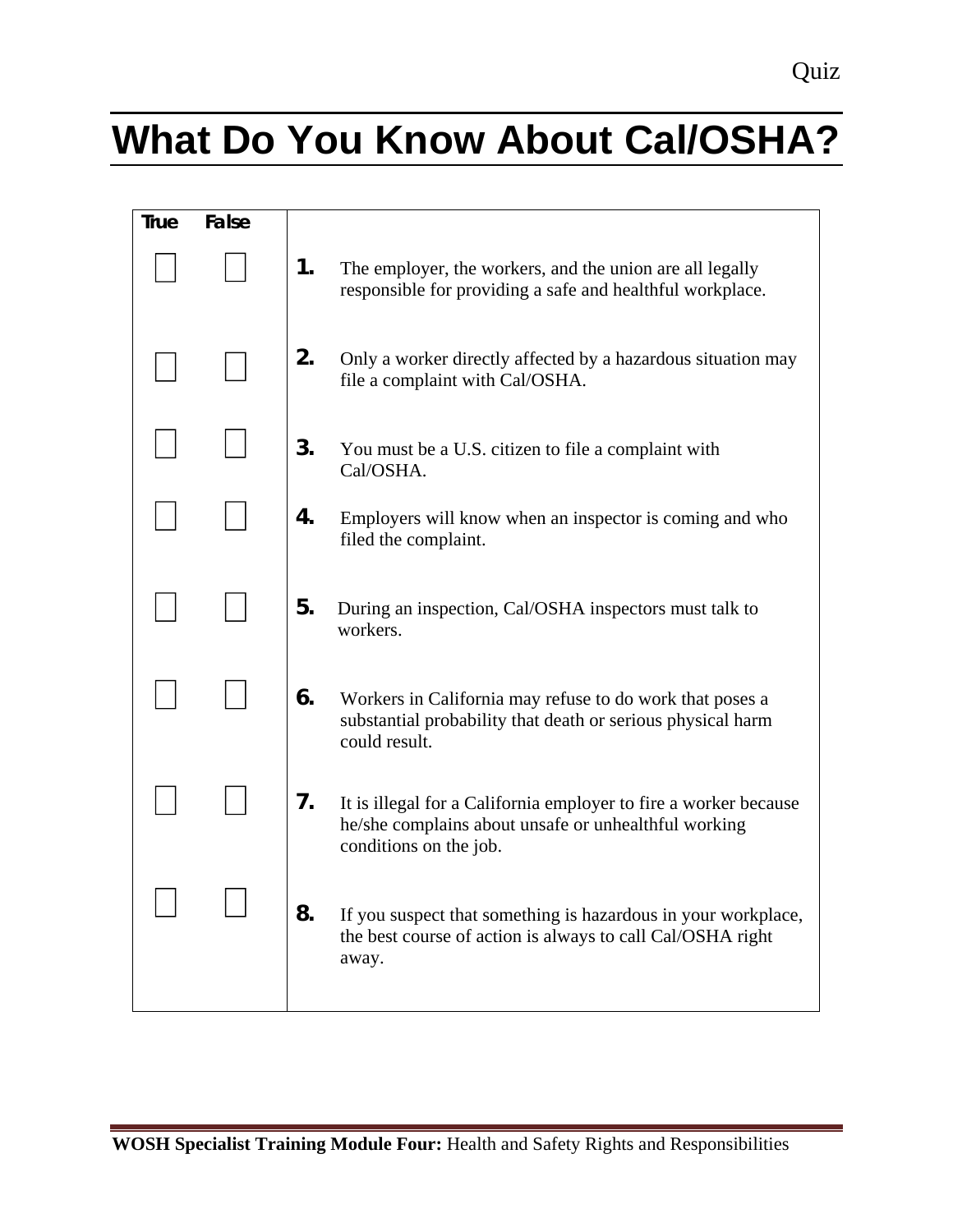**State Building & Construction Trades Council of CA Train-the-Trainer Course 2015** 

#### **Pre-Test**

| Name: | Date:                                                            |
|-------|------------------------------------------------------------------|
|       |                                                                  |
|       | (Please circle or write in the correct answer)                   |
| 1.    | Up to 20% of construction workers suffer hearing loss.           |
|       | A. True                                                          |
|       | <b>B.</b> False                                                  |
| 2.    | What are three common causes of hearing loss?                    |
|       |                                                                  |
|       |                                                                  |
|       | $C.$ $\qquad \qquad$                                             |
| 3.    | An increase of 3 decibels means the sound intensity has _______. |
|       | A. stayed pretty much the same, that's not a very big increase   |
|       | B. doubled                                                       |
|       |                                                                  |

- C. tripled
- 4. The National Institute for Occupational Safety and Health (NIOSH) recommends that worker noise exposures be below \_\_\_ dBA (for eight hours) to prevent hearing loss.
	- A. 80 dBA
	- B. 85 dBA
	- C. 90 dBA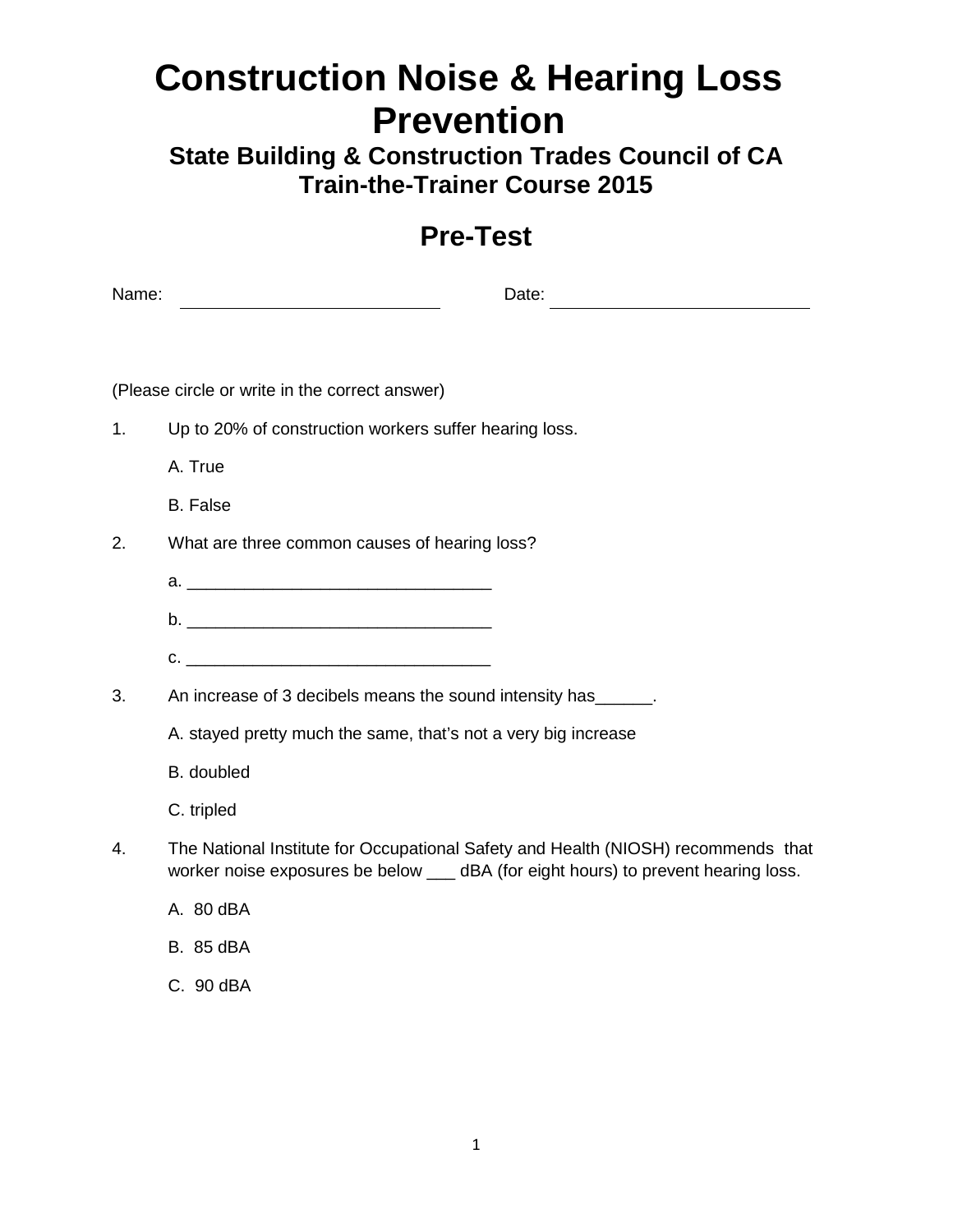**State Building & Construction Trades Council of CA Train-the-Trainer Course 2015** 

#### **Pre-Test**

- 5. The Cal/OSHA construction noise standard takes effect at \_\_\_dBA.
	- A. 80 dBA
	- B. 85 dBA
	- C. 90 dBA
- 6. It's not just how loud something is that can damage your hearing, it's also how long you are exposed to it.
	- A. True
	- B. False
- 7. What are the four steps to correctly use a formable ear plug?
	- A. Roll, Reach, Insert, Hold
	- B. Reach, Tighten, Apply, Hold
	- C. Roll, Straighten, Reach, Insert
- 8. Once hearing loss occurs, it is permanent.

A. True

B. False

- 9. Prioritize the best way to control noise on the following list, most effective (#1) to the least effective (#3).
	- # \_\_\_ Administrative Controls
	- # \_\_\_ Hearing Protection Devices (HPDs)
	- # \_\_\_ Engineering Controls
- 10. Hearing Protection should be worn off the job when using noisy power tools like lawnmowers, snow mobiles, chain saws, etc.

A. True B. False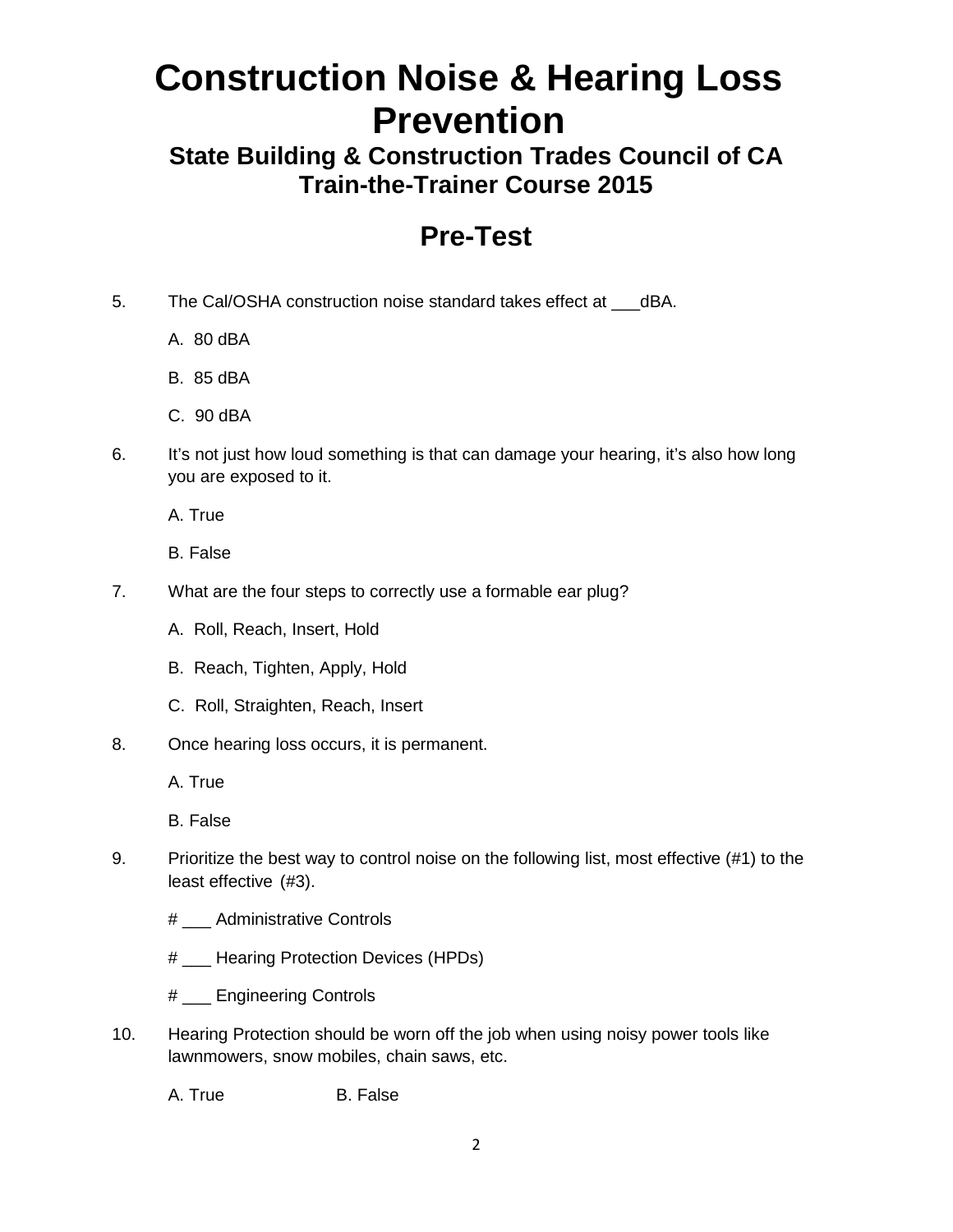**State Building & Construction Trades Council of CA Train-the-Trainer Course 2015** 

#### **Post-Test**

| Name: | Date:                                                   |
|-------|---------------------------------------------------------|
|       |                                                         |
|       |                                                         |
|       | (Please circle or write in the correct answer)          |
| 1.    | Up to 20% of construction workers suffer hearing loss.  |
|       | A. True                                                 |
|       | <b>B.</b> False                                         |
| 2.    | What are three common causes of hearing loss?           |
|       |                                                         |
|       |                                                         |
|       | $C.$ $\qquad \qquad$                                    |
| 3.    | An increase of 3 decibels means the sound intensity has |

A. stayed pretty much the same, that's not a very big increase

- B. doubled
- C. tripled
- 4. The National Institute for Occupational Safety and Health (NIOSH) recommends that worker noise exposures be below \_\_\_ dBA (for eight hours) to prevent hearing loss.
	- A. 80 dBA
	- B. 85 dBA
	- C. 90 dBA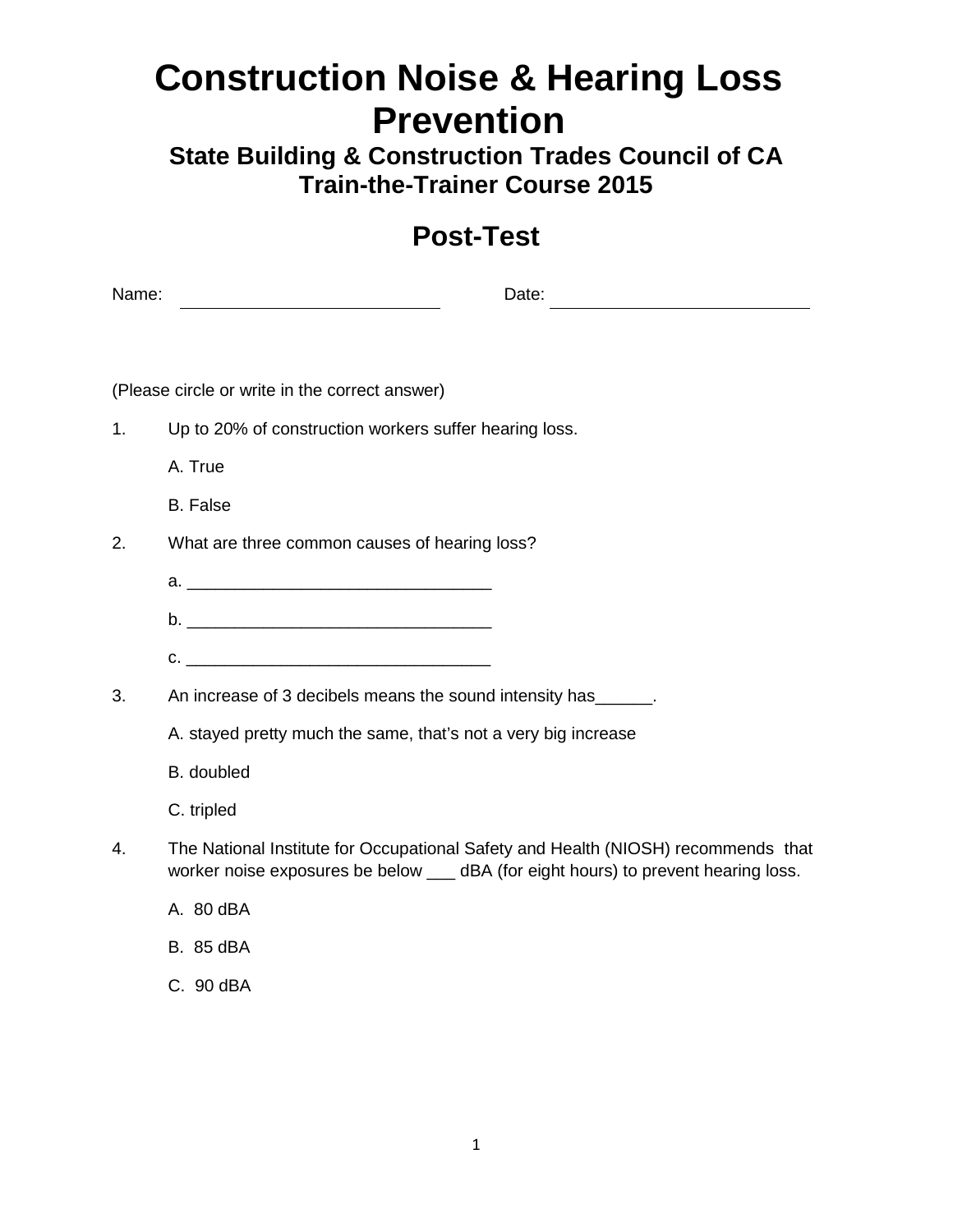**State Building & Construction Trades Council of CA Train-the-Trainer Course 2015** 

#### **Post-Test**

- 5. The Cal/OSHA construction noise standard takes effect at \_\_\_dBA.
	- A. 80 dBA
	- B. 85 dBA
	- C. 90 dBA
- 6. It's not just how loud something is that can damage your hearing, it's also how long you are exposed to it.
	- A. True
	- B. False
- 7. What are the four steps to correctly use a formable ear plug?
	- A. Roll, Reach, Insert, Hold
	- B. Reach, Tighten, Apply, Hold
	- C. Roll, Straighten, Reach, Insert
- 8. Once hearing loss occurs, it is permanent.

A. True

B. False

- 9. Prioritize the best way to control noise on the following list, most effective (#1) to the least effective (#3).
	- # \_\_\_ Administrative Controls
	- # \_\_\_ Hearing Protection Devices (HPDs)
	- # \_\_\_ Engineering Controls
- 10. Hearing Protection should be worn off the job when using noisy power tools like lawnmowers, snow mobiles, chain saws, etc.

A. True B. False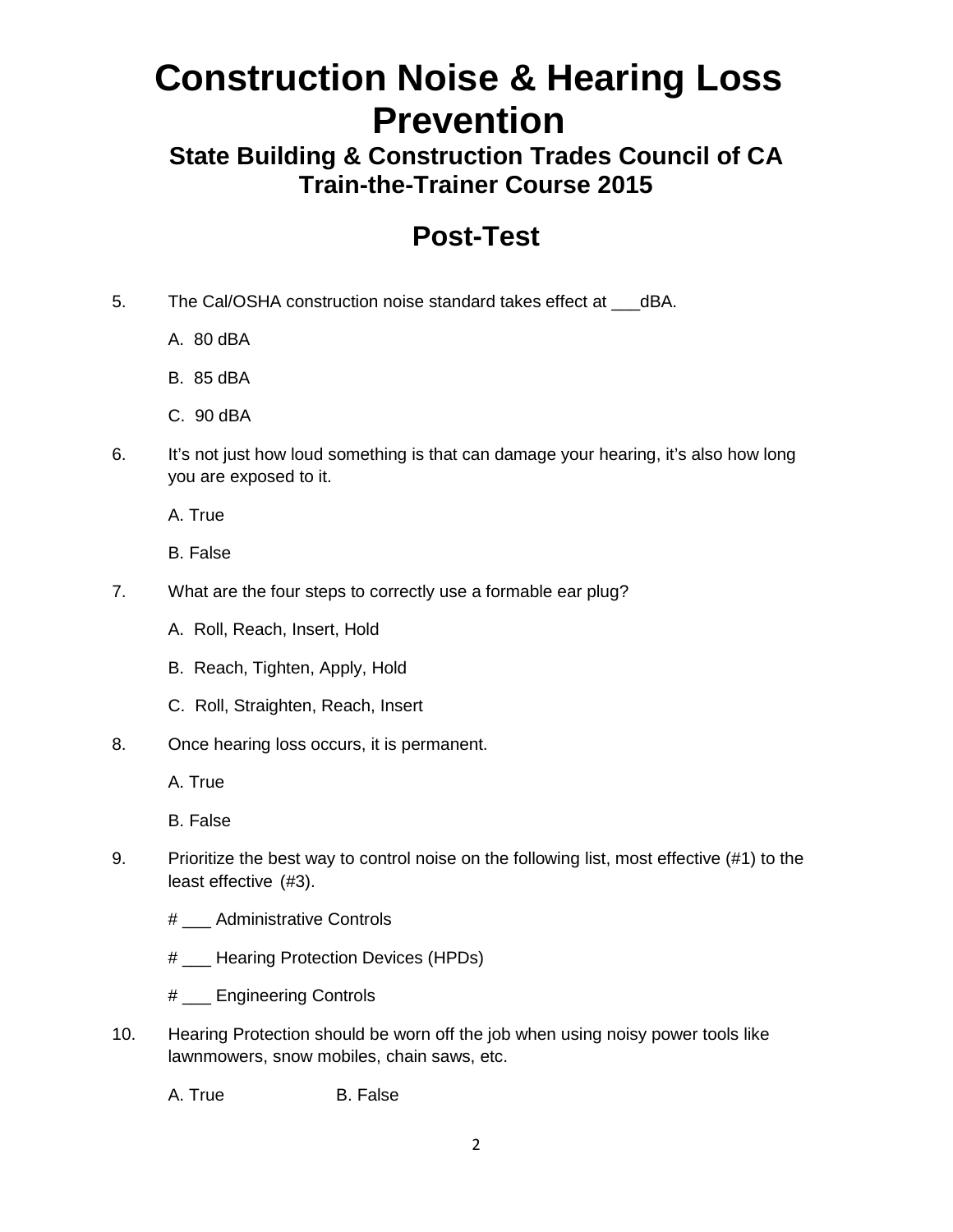**State Building & Construction Trades Council of CA TOT Course Evaluation 2015** 

**Training Date: Your Name (optional):**

**Instructors:** Laura Boatman, SBCTC and Nazima El-Askari, LOHP

Thank you for taking the time to complete this evaluation. Your feedback is important and will be used to improve the program.

#### **Overall Training Elements**

Please rate the following aspects of the training, using the scale below:

|                               | Poor | Fair           | Good | <b>Excellent</b> |
|-------------------------------|------|----------------|------|------------------|
| Content of training           |      |                |      |                  |
| Organization of training      |      | $\mathcal{P}$  |      |                  |
| <b>Quality of presenters</b>  |      | 2              |      |                  |
| Relevance to your work        |      | $\overline{2}$ |      |                  |
| Opportunity for participation |      | 2              |      |                  |
| Quality of materials/binder   |      |                |      |                  |
| Overall course rating         |      |                |      |                  |

**Comments** 

\_\_\_\_\_\_\_\_\_\_\_\_\_\_\_\_\_\_\_\_\_\_\_\_\_\_\_\_\_\_\_\_\_\_\_\_\_\_\_\_\_\_\_\_\_\_\_\_\_\_\_\_\_\_\_\_\_\_\_\_\_\_\_\_\_\_\_\_\_\_ \_\_\_\_\_\_\_\_\_\_\_\_\_\_\_\_\_\_\_\_\_\_\_\_\_\_\_\_\_\_\_\_\_\_\_\_\_\_\_\_\_\_\_\_\_\_\_\_\_\_\_\_\_\_\_\_\_\_\_\_\_\_\_\_\_\_\_\_\_\_ \_\_\_\_\_\_\_\_\_\_\_\_\_\_\_\_\_\_\_\_\_\_\_\_\_\_\_\_\_\_\_\_\_\_\_\_\_\_\_\_\_\_\_\_\_\_\_\_\_\_\_\_\_\_\_\_\_\_\_\_\_\_\_\_\_\_\_\_\_\_ \_\_\_\_\_\_\_\_\_\_\_\_\_\_\_\_\_\_\_\_\_\_\_\_\_\_\_\_\_\_\_\_\_\_\_\_\_\_\_\_\_\_\_\_\_\_\_\_\_\_\_\_\_\_\_\_\_\_\_\_\_\_\_\_\_\_\_\_\_\_ \_\_\_\_\_\_\_\_\_\_\_\_\_\_\_\_\_\_\_\_\_\_\_\_\_\_\_\_\_\_\_\_\_\_\_\_\_\_\_\_\_\_\_\_\_\_\_\_\_\_\_\_\_\_\_\_\_\_\_\_\_\_\_\_\_\_\_\_\_\_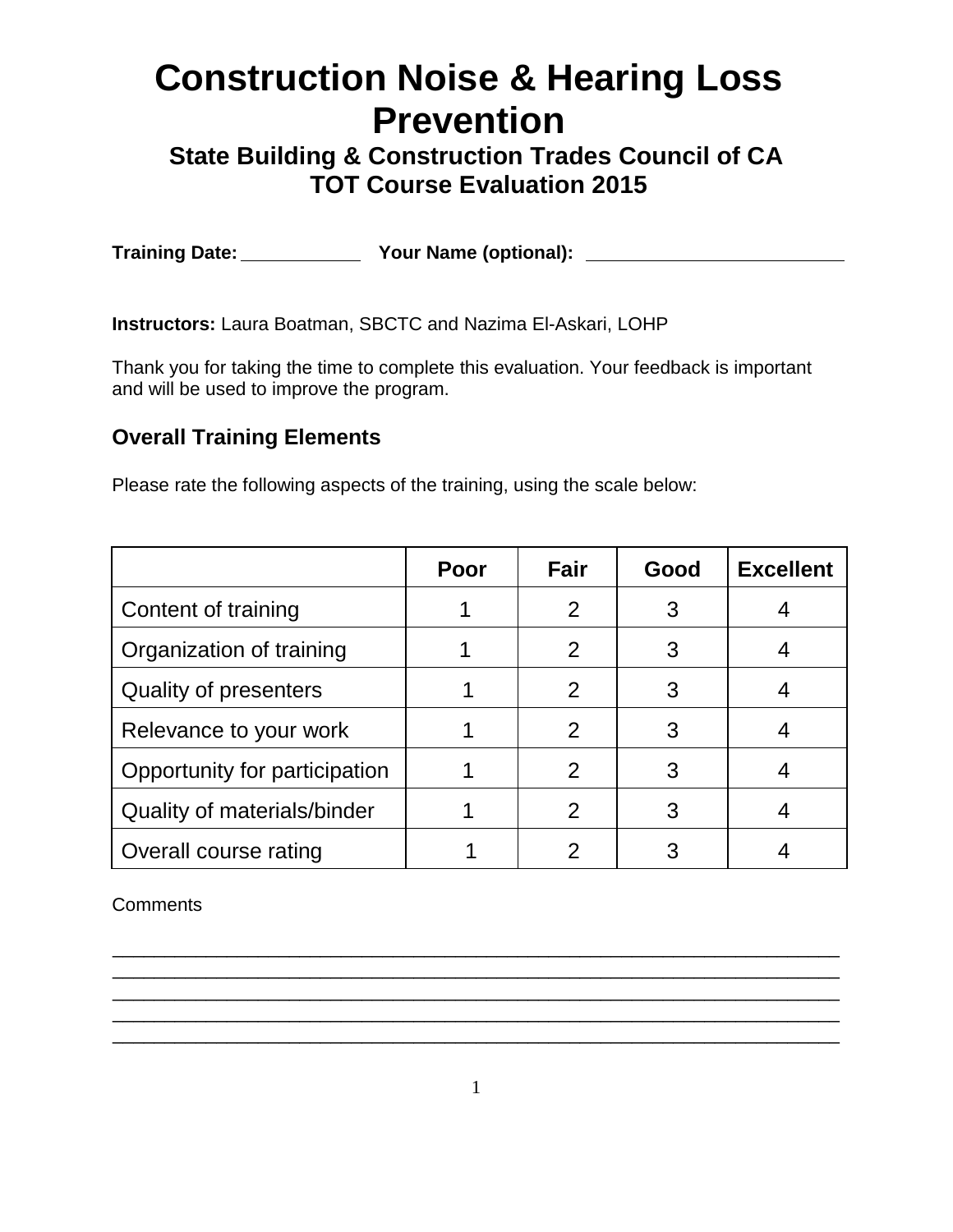**State Building & Construction Trades Council of CA TOT Course Evaluation 2015** 

Please evaluate each training topic below. Circle the best answer.

|                           | <b>Not Useful</b> | <b>Useful</b> | <b>Very</b><br><b>Useful</b> |
|---------------------------|-------------------|---------------|------------------------------|
| Noise Curriculum          |                   | 2             | 3                            |
| <b>PPT</b> slides         |                   | 2             | 3                            |
| Hearing Loss (video clip) |                   | $\mathcal{P}$ | 3                            |
| Say What Activity         |                   | $\mathcal{P}$ | 3                            |
| Soundscape Exercise       |                   | 2             | 3                            |
| Cal/OSHA Speaker          |                   | 2             | 3                            |
| <b>Practice Teaching</b>  |                   | 2             |                              |

How confident are you teaching co-workers or students about construction noise and hearing loss prevention using the activities from this course?

 $\overline{\phantom{a}}$  , and the contribution of the contribution of the contribution of the contribution of the contribution of the contribution of the contribution of the contribution of the contribution of the contribution of the  $\overline{\phantom{a}}$  , and the contribution of the contribution of the contribution of the contribution of the contribution of the contribution of the contribution of the contribution of the contribution of the contribution of the \_\_\_\_\_\_\_\_\_\_\_\_\_\_\_\_\_\_\_\_\_\_\_\_\_\_\_\_\_\_\_\_\_\_\_\_\_\_\_\_\_\_\_\_\_\_\_\_\_\_\_\_\_\_\_\_\_\_\_\_\_\_\_\_\_\_\_\_\_\_

\_\_\_\_\_\_\_\_\_\_\_\_\_\_\_\_\_\_\_\_\_\_\_\_\_\_\_\_\_\_\_\_\_\_\_\_\_\_\_\_\_\_\_\_\_\_\_\_\_\_\_\_\_\_\_\_\_\_\_\_\_\_\_\_\_\_\_\_\_\_

 $\blacksquare$  $\blacksquare$ 

\_\_\_ Not confident \_\_\_ Somewhat confident \_\_\_ Confident

**Comments** 

What was the most important thing you learned today?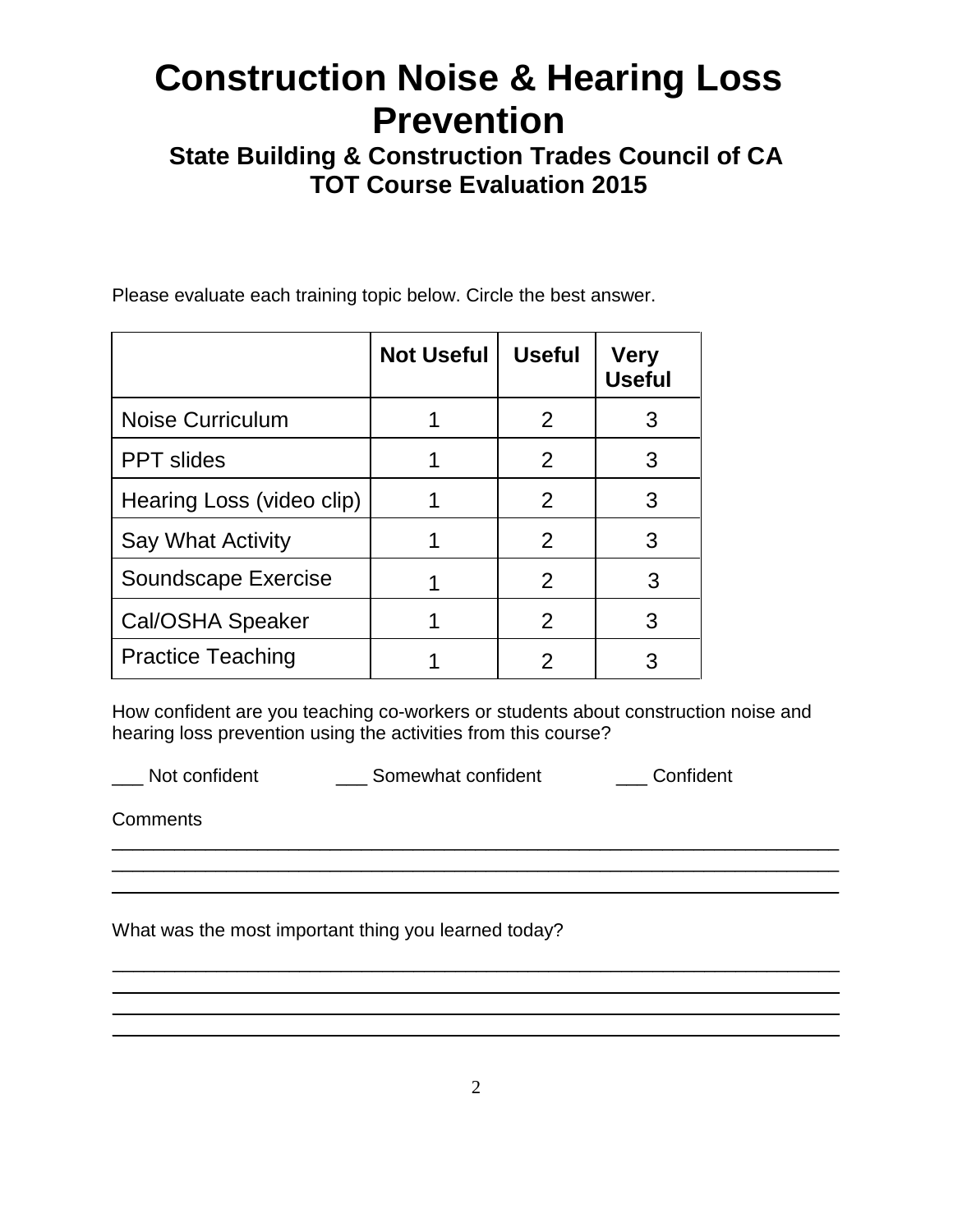**State Building & Construction Trades Council of CA TOT Course Evaluation 2015** 

<u> 1989 - La Santa Alemania, martin a strategica de la segunda de la segunda de la segunda de la segunda de la s</u>

How do you plan to use what you learned in this training? Please give two  $1)$ specific examples.

 $2)$ What did you like most about the training?

How could the training be improved? 3)

What additional training would you like on health & safety at your job?  $4)$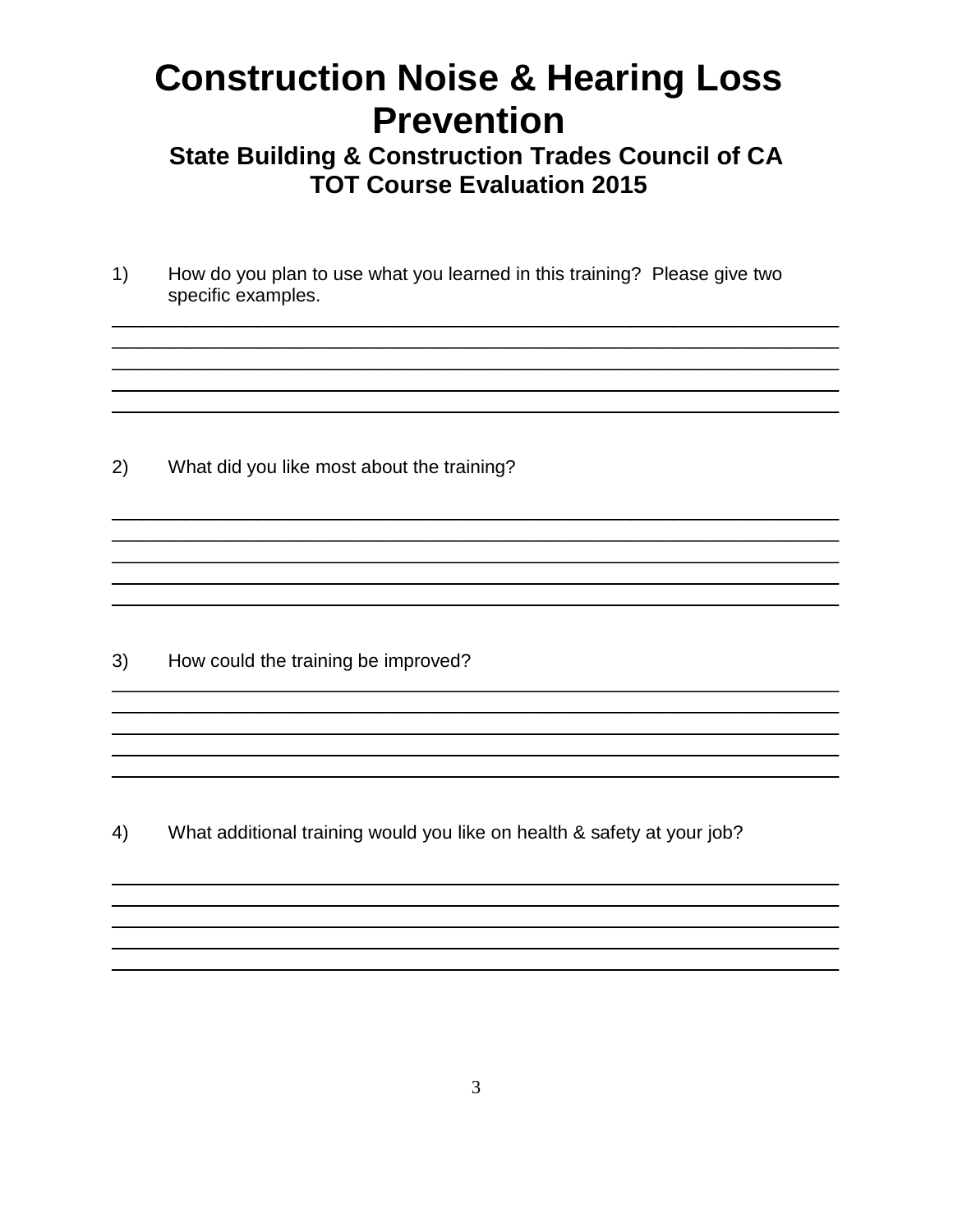### **Section 8: Training Forms**

- **Sign in sheet**
- Action Plan form
- Workshop evaluation form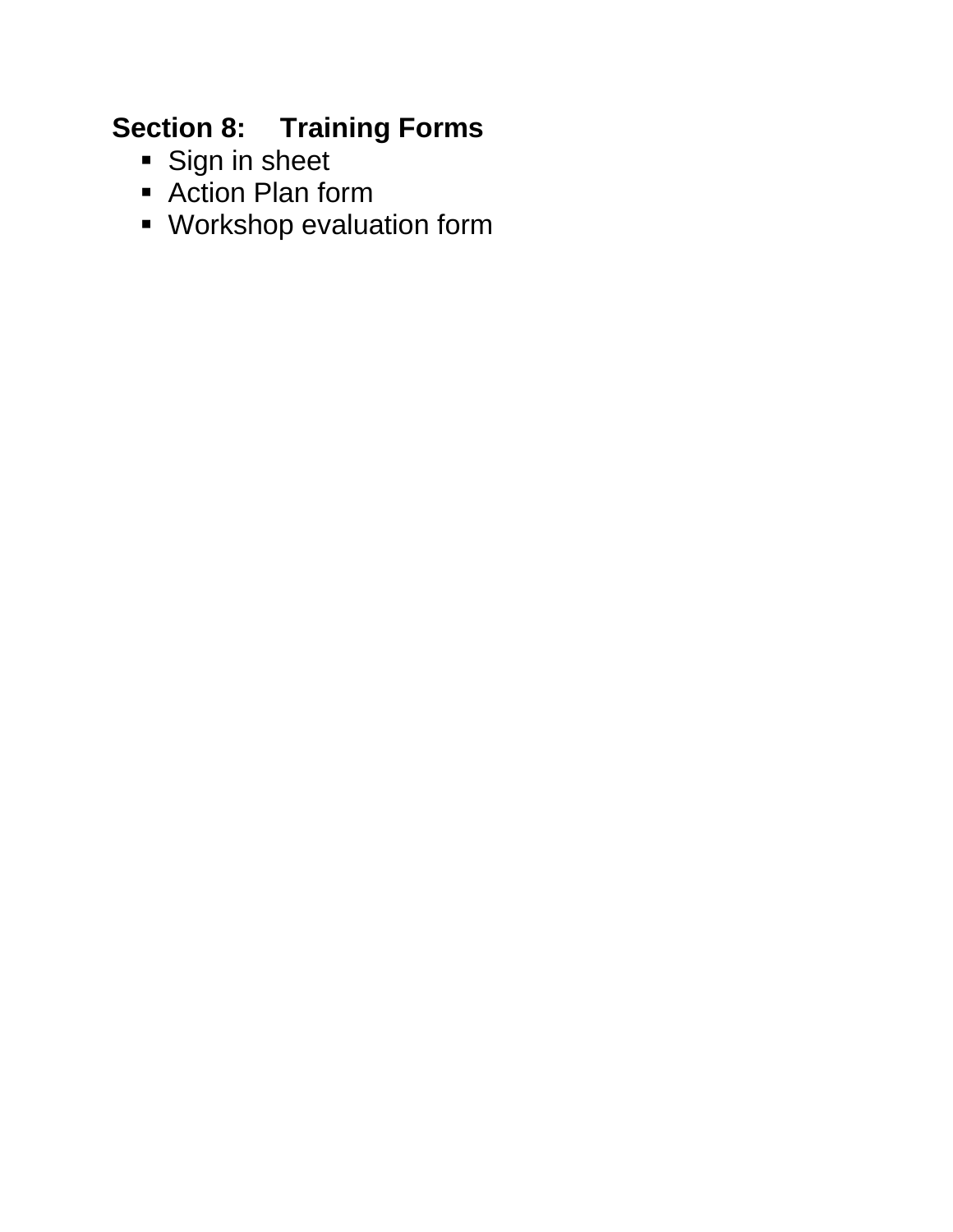#### **Harwood Grant #SH26283-SH4**

#### **TRAINING ATTENDANCE ROSTER**

|                                                      |             | Type of Training: <u>_____________________</u> |
|------------------------------------------------------|-------------|------------------------------------------------|
| Activities/modules/chapters covered in this session: |             |                                                |
| Course Date:                                         | Start Time: | End Time:                                      |

Course Location: (city/state):

Union or Company Name:

Trainer Name:

|                         | <b>Student Name (print)</b> | Signature | <b>Company Name</b> | <b>Check if</b><br>Worker | Check if<br><b>Manager</b> |
|-------------------------|-----------------------------|-----------|---------------------|---------------------------|----------------------------|
| $\mathbf 1$             |                             |           |                     |                           |                            |
| $\overline{2}$          |                             |           |                     |                           |                            |
| $\overline{3}$          |                             |           |                     |                           |                            |
| $\overline{\mathbf{4}}$ |                             |           |                     |                           |                            |
| 5                       |                             |           |                     |                           |                            |
| $6\,$                   |                             |           |                     |                           |                            |
| $\overline{7}$          |                             |           |                     |                           |                            |
| $\,8\,$                 |                             |           |                     |                           |                            |
| $\boldsymbol{9}$        |                             |           |                     |                           |                            |
| $10\,$                  |                             |           |                     |                           |                            |
| $11\,$                  |                             |           |                     |                           |                            |
| 12                      |                             |           |                     |                           |                            |
| 13                      |                             |           |                     |                           |                            |
| $14\,$                  |                             |           |                     |                           |                            |
| $15\,$                  |                             |           |                     |                           |                            |
| 16                      |                             |           |                     |                           |                            |
| $17\,$                  |                             |           |                     |                           |                            |
| $18\,$                  |                             |           |                     |                           |                            |
| 19                      |                             |           |                     |                           |                            |
| $20\,$                  |                             |           |                     |                           |                            |

I certify that the information on this page is accurate.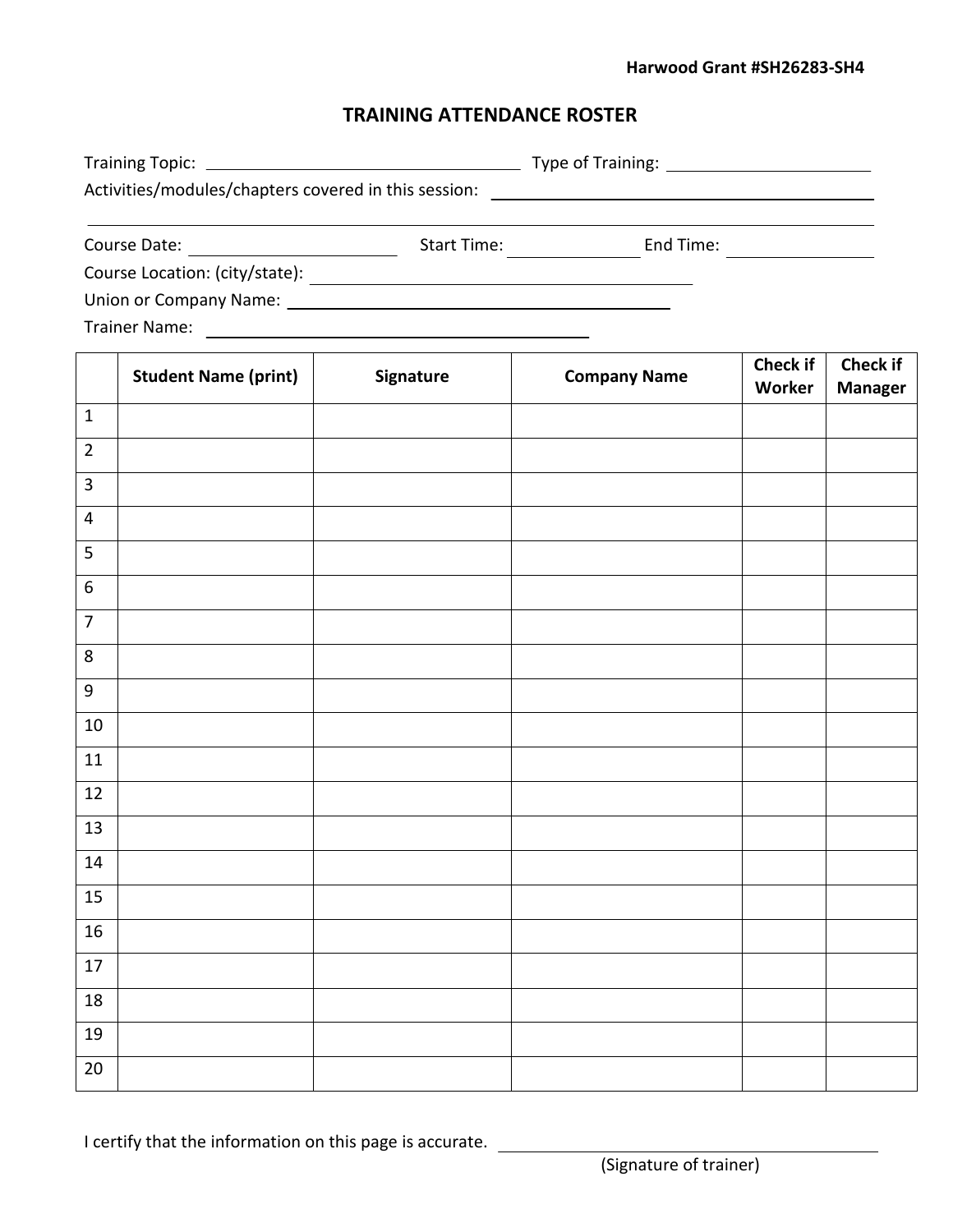#### **Construction Noise and Hearing Loss Prevention 20\_\_\_**

| Name:  | Phone#:              |
|--------|----------------------|
| Email: | <b>Today's Date:</b> |

**1. Identify one change or action you will try to implement as a result of taking this training:** 

**2. What practical steps will you take to accomplish this change/action?**

**3. In the next 6 months what impact do you hope to have with regard to Noise and Hearing Loss Prevention in construction?**

**4. How will you measure your success in accomplishing your goal?**